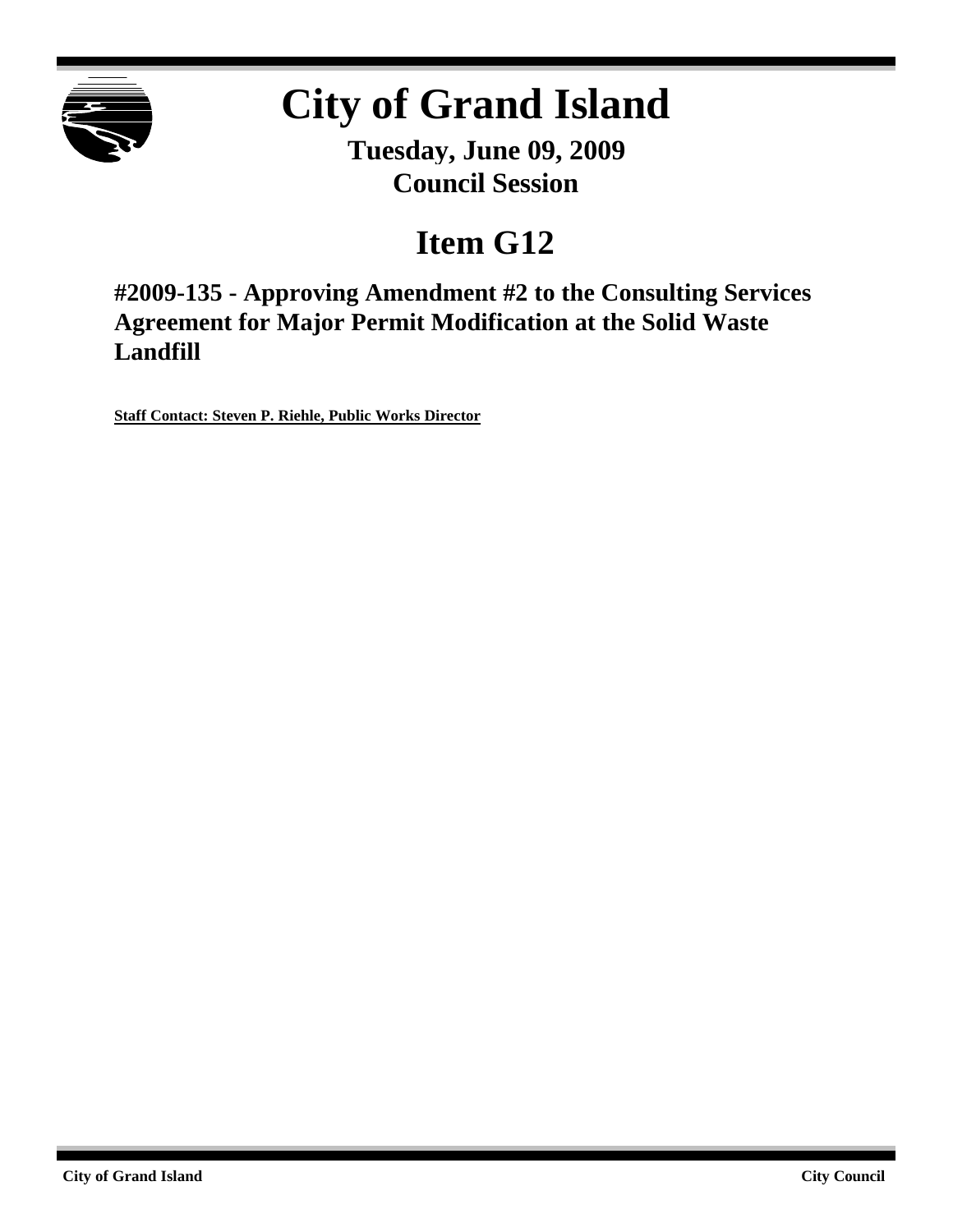### **Council Agenda Memo**

| From:           | Steven P. Riehle, Public Works Director                                                                                     |  |  |
|-----------------|-----------------------------------------------------------------------------------------------------------------------------|--|--|
| <b>Meeting:</b> | June 9, 2009                                                                                                                |  |  |
| Subject:        | Approving Amendment #2 to the Consulting Services<br>Agreement for Major Permit Modification at the Solid<br>Waste Landfill |  |  |
| Item $\#$ 's:   | $G-12$                                                                                                                      |  |  |
| $Presenter(s):$ | Steven P. Riehle, Public Works Director                                                                                     |  |  |

#### **Background**

On July 22, 2008 City Council approved an agreement for Professional Services with Aquaterra Environmental Solutions, Inc. for consulting services related to major permit modifications at the Solid Waste Landfill. The \$39,736.00 agreement provided for technical work to revise the current permitted 6,5 to 1 final closure contours to a proposed 4:1 contours. On November 18, 2008 City Council approved amendment #1 to the agreement for an additional \$18,200.00. Amendment #1 provided for consulting services to provide for adding approximately 350,000 cubic yards of additional landfill space.

Any amendments to the agreement must be approved by the City Council.

#### **Discussion**

During Solid Waste Division staff review of the draft major permit modifications and the proposed design layout provided by Aquaterra, City staff asked questions pertaining to the Southern boundary of future Cell #3. Aquaterra based the proposed designs on the original Southern boundary design. City staff asked what the impacts would be to extend the boundary further south to the current leachate storage lagoon. After some investigation, Aquaterra agreed that it would be permissible and would work per our request. By extending the Southern boundary to the leachate storage lagoon, we will gain an additional 250,000 cubic yards of airspace at an approximate value of \$4,000,000 and extend the site life by 1.5 years.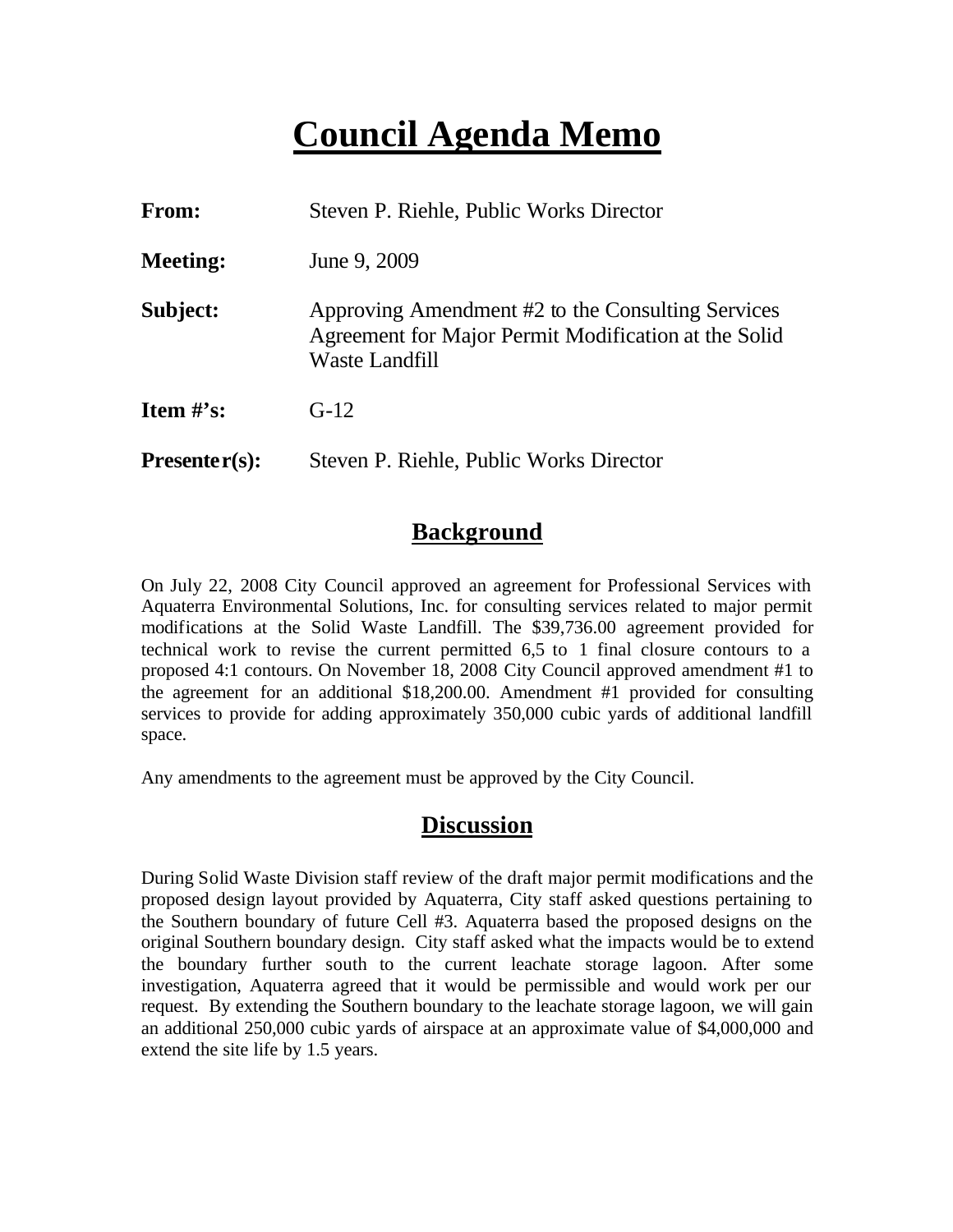#### **Alternatives**

It appears that the Council has the following alternatives concerning the issue at hand. The Council may:

- 1. Move to approve
- 2. Refer the issue to a Committee
- 3. Postpone the issue to future date
- 4. Take no action on the issue

### **Recommendation**

Public Works Administration recommends that the Council approve the amendment to the agreement with Aquaterra Environmental Solutions, Inc. for Professional Services related to Major Permit Modifications at the Solid Waste Landfill with work being performed at actual costs with a maximum amount of \$17,760.

#### **Sample Motion**

Move to approve Amendment Number 2 with Aquaterra Environmental Solutions, Inc.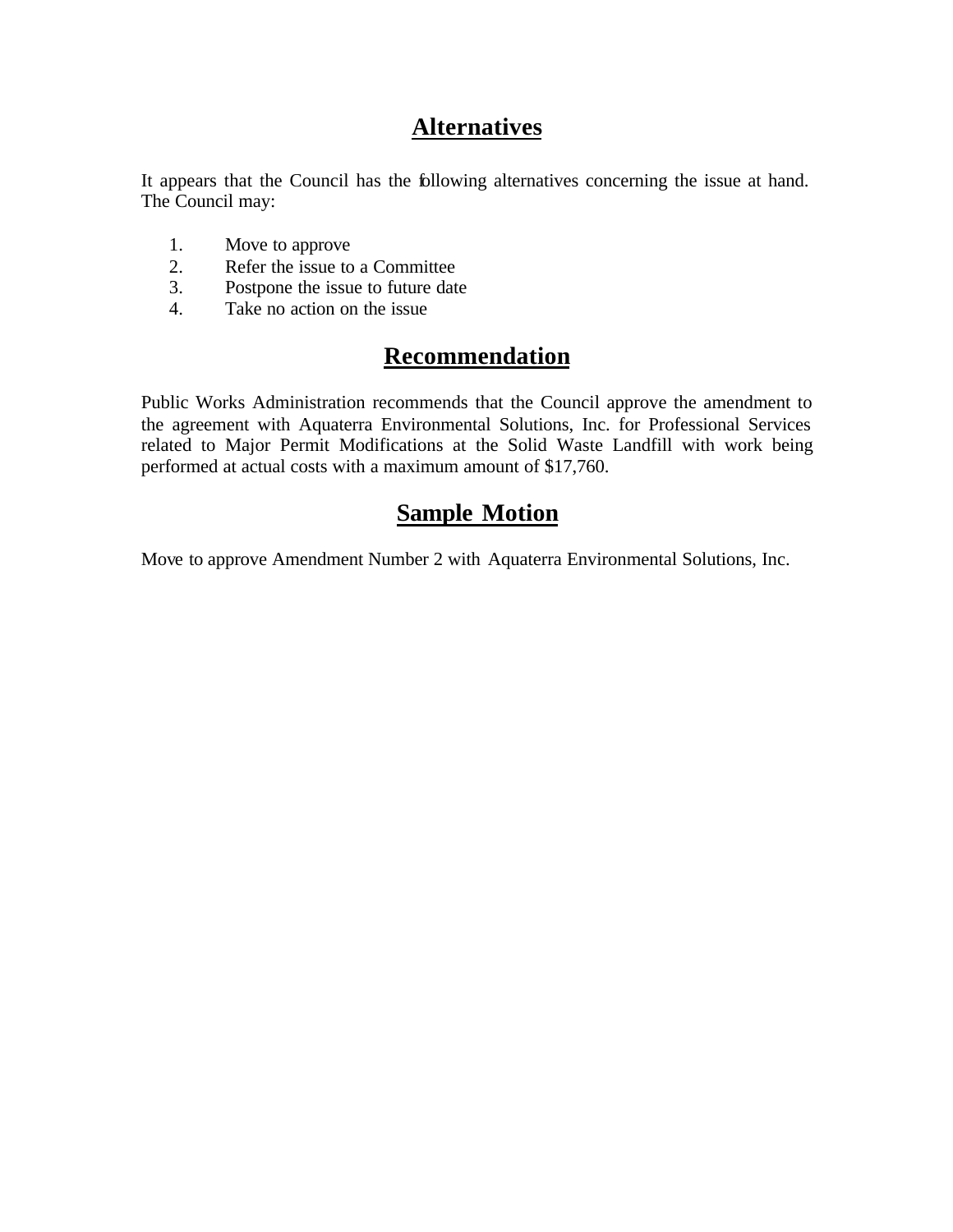# **100 East 1st Street**

#### **City of Grand Island AGREEMENT AMENDMENT NUMBER 2**

Grand Island, Nebraska 68801 **Date of Issuance:** June 9, 2009

**PROJECT**: Professional Services Related to Major Permit Modifications at the Solid Waste Landfill

**CONSULTANT:** Aquaterra Environmental Solutions, Inc.

#### **AGREEMENT DATE:** August 19, 2008

Provide Professional Services for a major permit modification for the extension of the boundary further south to the current leachate storage lagoon. This extension will gain an estimated 250,000 cubic yards (for approximately 1 ½ years of additional airspace) on top of the 1,200,000 cubic yards gained from the side slope modification and addition of the southwest portion of Cell 3 in Phase I for a total cost not to exceed \$17,760.00.

The changes result in the following adjustment to the Agreement Amount:

#### **Approval Recommended:**

By\_\_\_\_\_\_\_\_\_\_\_\_\_\_\_\_\_\_\_\_\_\_\_\_\_\_\_\_\_\_\_\_\_\_\_\_\_\_\_

Steven P. Riehle, Public Works Director

Date and the contract of the contract of the contract of the contract of the contract of the contract of the contract of the contract of the contract of the contract of the contract of the contract of the contract of the c

Aquaterra Environmental Solutions, Inc.<br>Consultant

The Above Amendment Accepted: Approved for the City of Grand Island:

By Margaret Hornady, Mayor

By Attest: \_\_\_\_

Douglas L. Doerr, P.E. The Contract of the RaNae Edwards, City Clerk

Date **Date Date Date Date Date Date Date Date Date Date Date Date Date Date Date Date Date Date Date Date Date Date Date Date Date Date Date Date Date Date Date**

**Approved as to Form:**

By\_\_\_\_\_\_\_\_\_\_\_\_\_\_\_\_\_\_\_\_\_\_\_\_\_\_\_\_\_\_\_\_\_\_\_\_\_\_\_

Wes Nespor, Asst. City Attorney